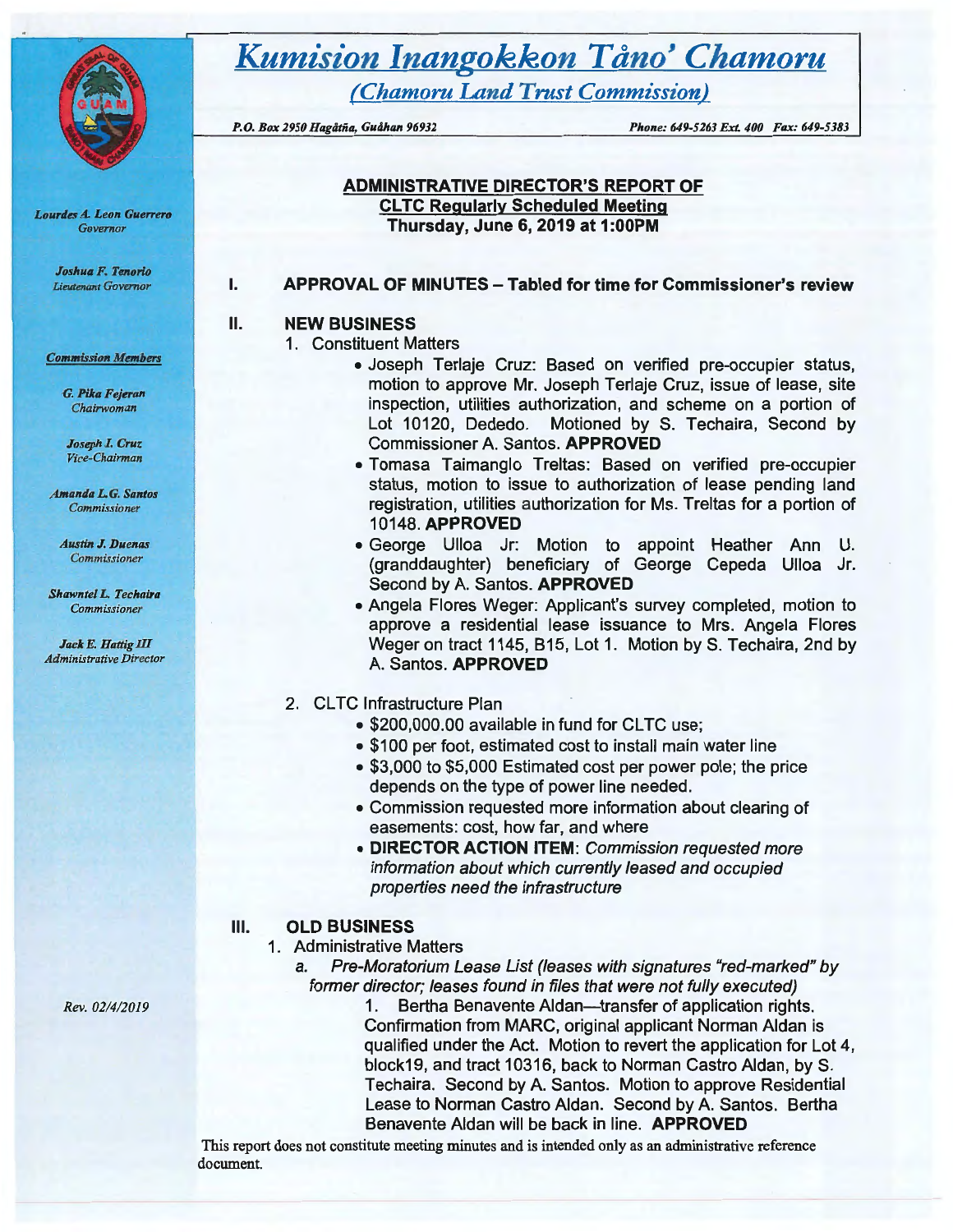2. David Concepcion Babauta - Dec. 2, 1995, app no. 106. Motion to approve Residential Lease for David Concepcion Babauta for Lot 6, Block 2, Tract 1722 Mangilao. Motioned by S. Techaira, Second by A. Santos. **APPROVED** 

3. Agusto S. Castro - Dec. 2, 1995. Motion to approve Residential Lease for Lot 15, Block 6-NEW, Tract 1022 Dededo. Motioned by S. Techaira, Second by A. Santos. **APPROVED** 

4. Keith Lujan Camacho - Motion to approve lease for Keith Lujan Camacho for Lot 7160-132, Yigo. Motioned by S. Techaira, Second by A. Santos. **APPROVED** 

5. Doreen Bennette Cruz - Lot no. 10123-3-13, Dededo. Motion to approve lease for Doreen Bennette Cruz for lot no. 10123-3-13. Motioned by S. Techaira, Second by A. Santos. **APPROVED** 

6. Marilyn A. Duenas- Lot 5.1, block 10, T10121, Dededo. Motion to approve lease for Marilyn A. Duenas. Motioned by S. Techaira, Second by A. Santos. **APPROVED** 

7. Cherylynn Tudela Eay- Tract 100C, Lot 16, Block 3REM. Original applicant Isais Eay. lsias Eay needs to be interviewed to verify Priority 1 status, and submit a written statement he wants the lease. Commission confirmed that CLT staff reviews Rev and Tax property tax rolls to verify interview and priority status. Motion to revert Cherylynn Tudela Eay's application back to lsias Eay, original applicant. Motion by S. Techaira, Second by A. Santos. **APPROVED** 

8. Peter Cruz Estaquio - T15344, B3, L15, Mangilao. Surveyed 2014 recorded. Motion to approve lease for Mr. Peter Cruz Estaquio for Lot 15, B3, Tract 15344, Mangilao. Motion by S. Techaira, Second by A. Santos. **APPROVED** 

9. Gloria Borja Flores - T1722, B1, L7, Mangilao. Motion to approve lease, subject to survey for Ms. Gloria Borja Flores. Motion by S. Techaira, Second by A. Santos. **APPROVED** 

10. Ernest Joe Borja Garrido - Lot 10123-3-25, Dededo, subject to survey. Took lease but never returned. Motion to issue lease to Mr. Garrido on Lot. Motion by S. Techaira, Second by A. Santos. **APPROVED** 

11. Herman J.B. Santos - L5382-5-11, Barrigada. Motion to approve lease for Herman J.B. Santos for lot 5382-5-11, Barrigada. Motion by S. Techaira, Second by A. Santos. **APPROVED**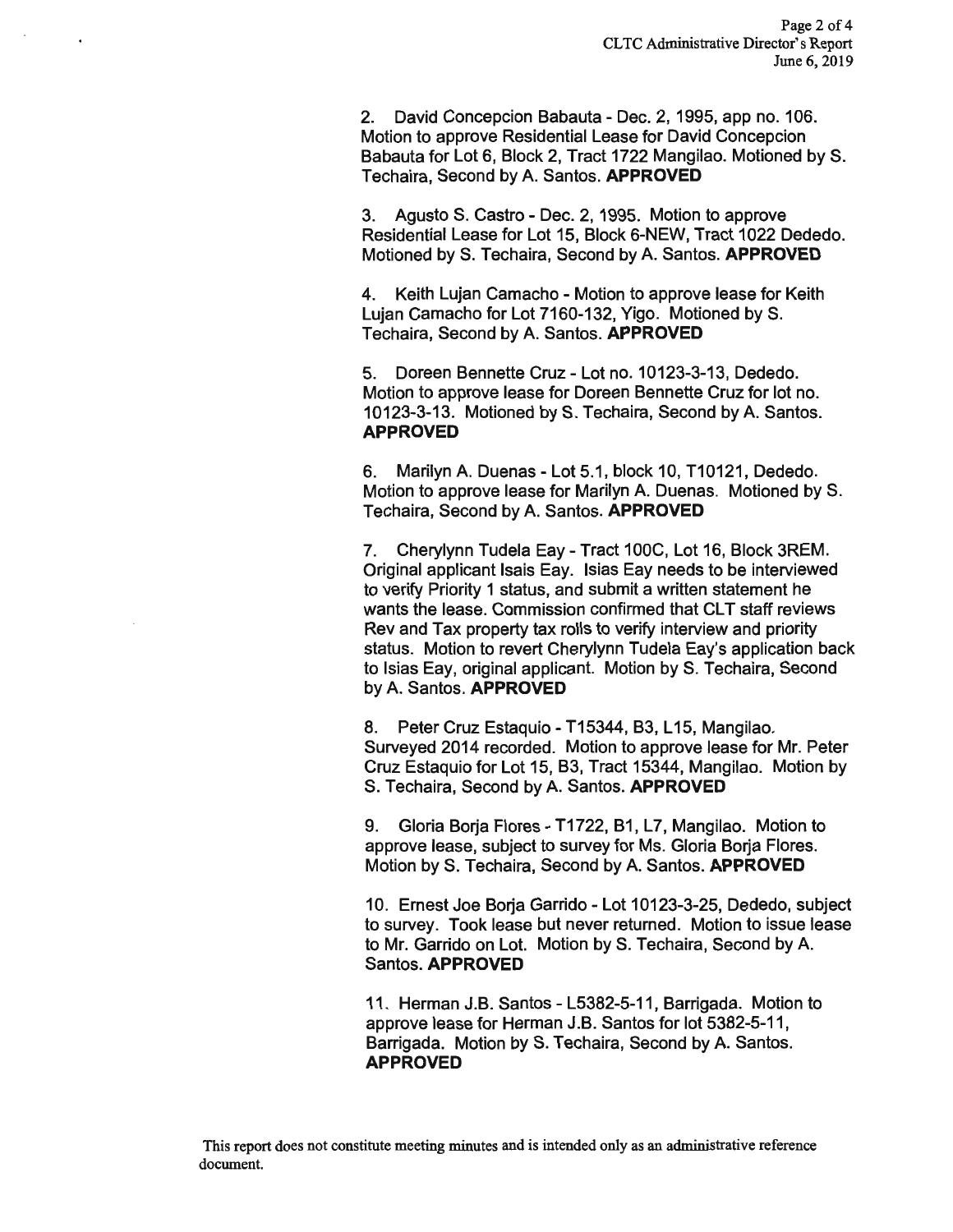12. Francisco Rojas Hernandez - Tract10125, Lot3-1, B3, Dededo. Motion to approve lease for Mr. Francisco Rojas Hernandez. Motion by S. Techaira, Second by A. Santos. **APPROVED** 

13. Regine Biscoe Lee - Motion to approve to revert application back to original applicant Rosita Mahony, aka Rosita Biscoe. Motion by S. Techaira, Second by A. Santos. Regine Biscoe Lee back in line. **APPROVED** 

14. Frank Joseph Leon Guerrero - T10121, B10, L13-R1, Yigo. Pre-occupier, area was schemed to accommodate half acres. Motion to approve lease for Frank Joseph Leon Guerrero. Motion by S. Techaira, Second by A. Santos. **APPROVED** 

15. Mark Anthony Blas Torre - L5219-1-13, Barrigada. Motion to approve lease for Mark Anthony Blas Torre on Lot 5219-1-13, Barrigada, subject to survey. Motion by S. Techaira, Second by A. Santos. **APPROVED** 

16. Joseph Toves Guzman -T319-Unit 1, b1, Lot 8, Agat. Retracement from Survey. Margarita A. Guzman (POA). Motion to approve lease for Joseph Toves Guzman for Tract 319-Unit 1, B1, Lot 8, Agat. Motion by S. Techaira, Second by A. Santos. **APPROVED** 

17. Chasity Leon Guerrero Tainatongo - Motion to revert application of Chasity Leon Guerrero Tainatongo back to Donny J. Tainatongo (original applicant). Motion by S. Techaira, Second by A. Santos. Make new staff report for lease issuance. **APPROVED** 

Due to time constraints, the 17 remaining pre-moratorium leases were tabled for the next meeting.

- a. UOG Hatchery
	- Return back to Administrative Director regarding Board's re-stated concerns that Resolution and Bill must include just compensation to Trust for taking of land.
- b. Guam Raceway
	- Board did not move forward with issuance of a long-term lease but on a month-to-month lease basis.
	- Board urged GU Raceway to keep current with lease and admissions payments to the Trust.
	- **LEGAL COUNCEL ACTION:** Legal Counsel to determine implications for the 6 months lease negotiations expiration.
- c. Former Land for the Landless Properties: Ready for Leasing
	- **DIRECTOR ACTION ITEM Commission request for** follow-thru at next scheduled board meeting: SOPs for

This report does not constitute meeting minutes and is intended only as an administrative reference document.